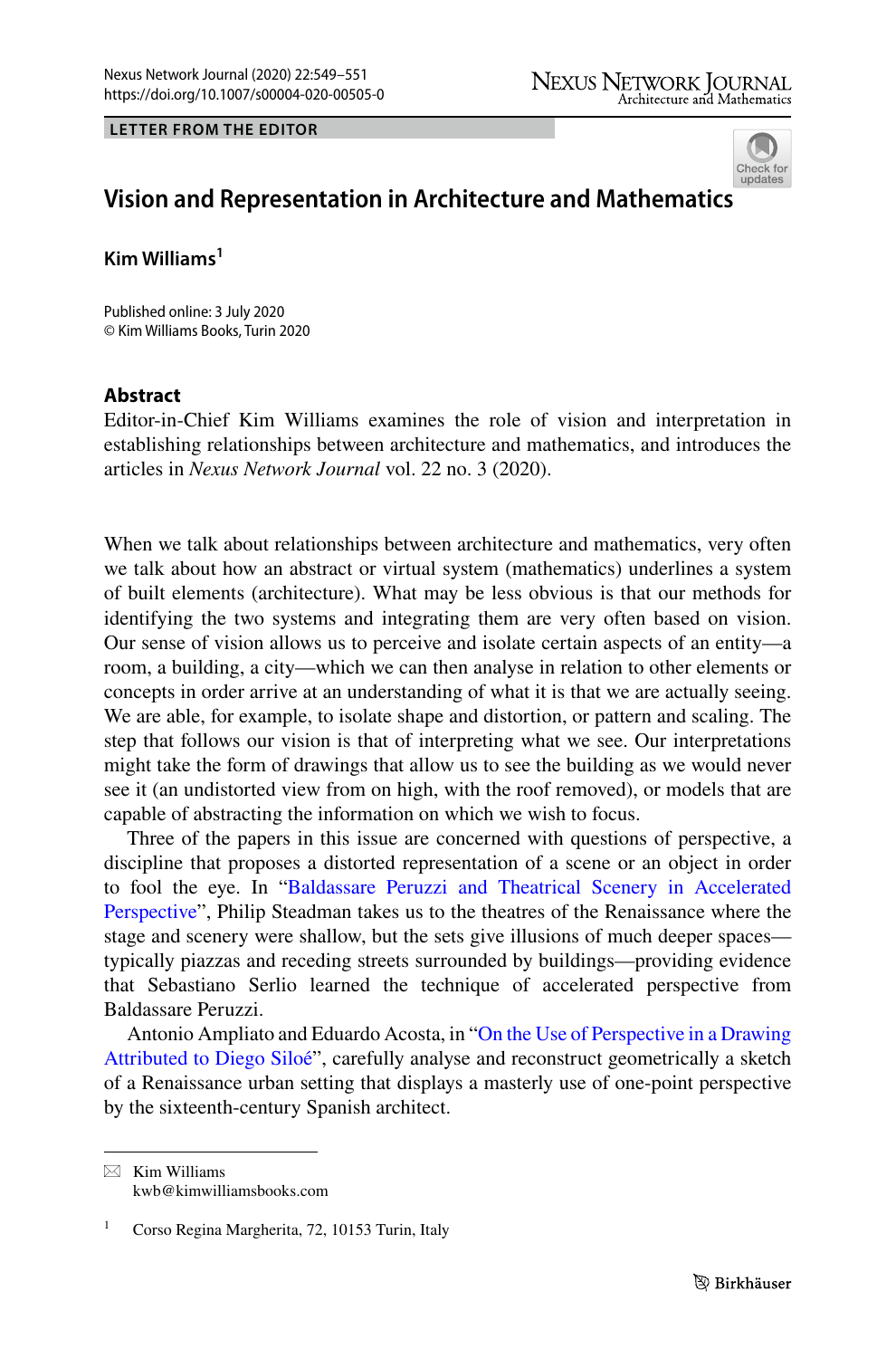As we know, geometrical perspective was codifed in the Renaissance, but some forms of perspective are found in much earlier works of art. The question of how perspective was actually developed from ancient times to the Renaissance was the subject of a long debate. In "*N*[-Dimensional Space and Perspective: The](https://link.springer.com/article/10.1007/s00004-020-00476-2) [Mathematics behind the Interpretation of Ancient Perspective"](https://link.springer.com/article/10.1007/s00004-020-00476-2) Laura Carlevaris shows how a late-nineteenth-century superposition of the retinal vision of Euclid, combined with the curved geometries of Gauss and Riemann, opened the door for a new analysis of ancient forms of perspective.

Modelling is an important aid in interpreting what is seen. In ["Modelling Based](https://link.springer.com/article/10.1007/s00004-019-00474-z) [on a Certifed Level of Accuracy: The Case of the Solimene Façade](https://link.springer.com/article/10.1007/s00004-019-00474-z)" Adriana Rossi demonstrates how advances in surveying techniques based on high resolution 3D laser scanners and photographic data make it possible to measure the deviation between the numerical experimental model and the mathematical model.

In "[The House of the White Man: A Mathematical Description"](https://link.springer.com/article/10.1007/s00004-020-00489-x), Elena Marchetti and Luisa Rossi Costa also use modelling to reconstruct mathematically the forms they saw in an icon of the Bauhaus period designed by Johannes Iten.

Mathematical modelling is also used by Alberto Lastra and Manuel de Miguel, in ["Geometry of Curves and Surfaces in Contemporary Chair Design"](https://link.springer.com/article/10.1007/s00004-020-00477-1). The long tradition of chair design has been profoundly infuenced by the aesthetics of architecture and improvements in modern engineering. As they explain, the knowledge of the implicit equations defning certain varieties allows verifcation of whether an object belongs to such a variety or not, whereas the use of parametrizations associated with the so-called regular varieties allows construction of the object, at least locally.

Three-dimensional models also play an important role in analysis. In "[Modelling](https://link.springer.com/article/10.1007/s00004-020-00488-y) [the Stars of the Sagrada Familia"](https://link.springer.com/article/10.1007/s00004-020-00488-y), María de los Desamparados López de Briñas Ferragut examines the star shapes present in the façade of Gaudí's iconic cathedral in Barcelona. Her analysis reveals that their organic appearance is actually based on a hidden morphology that can be explained by using theoretical models of star polyhedra.

Measuring can also be an invaluable aid to the visualisation and representation of objects, as it allows us to quantify what we see. In ["Triangulation Algorithms for](https://link.springer.com/article/10.1007/s00004-020-00491-3) [Generating As-Is Floor Plans"](https://link.springer.com/article/10.1007/s00004-020-00491-3), Filipe Jorge da Silva Brandão, Alexandra Paio and Adriano Lopes demonstrate how empirical triangulation methods, traditionally used by architects and other building professionals in surveying building interiors, can be adapted for the development of semi-automated workfow of room surveys. The goal is to allow non-professionals to participate in the design process by measuring their own spaces.

Sometimes the object of measurement is something other than physical dimensions. In "[Measuring Visual Complexity of Sedad Eldem's SSK Complex](https://link.springer.com/article/10.1007/s00004-020-00482-4) [and Its Historical Context: A Comparative Analysis Using Fractal Dimensions](https://link.springer.com/article/10.1007/s00004-020-00482-4) ", Mario Lodeweik Lionar and Özgür Ediz measured the fractal dimension of an icon of Turkish design in order to verify claims of visual "harmony" between the architectural design of the 1960s and the urban context into which it is set.

Measurements and measuring devices can even play a symbolic role. In "[Gromatic](https://link.springer.com/article/10.1007/s00004-020-00496-y) [Images from New Discoveries in Pompeii](https://link.springer.com/article/10.1007/s00004-020-00496-y)", Luisa Ferro, Giulio Magli and